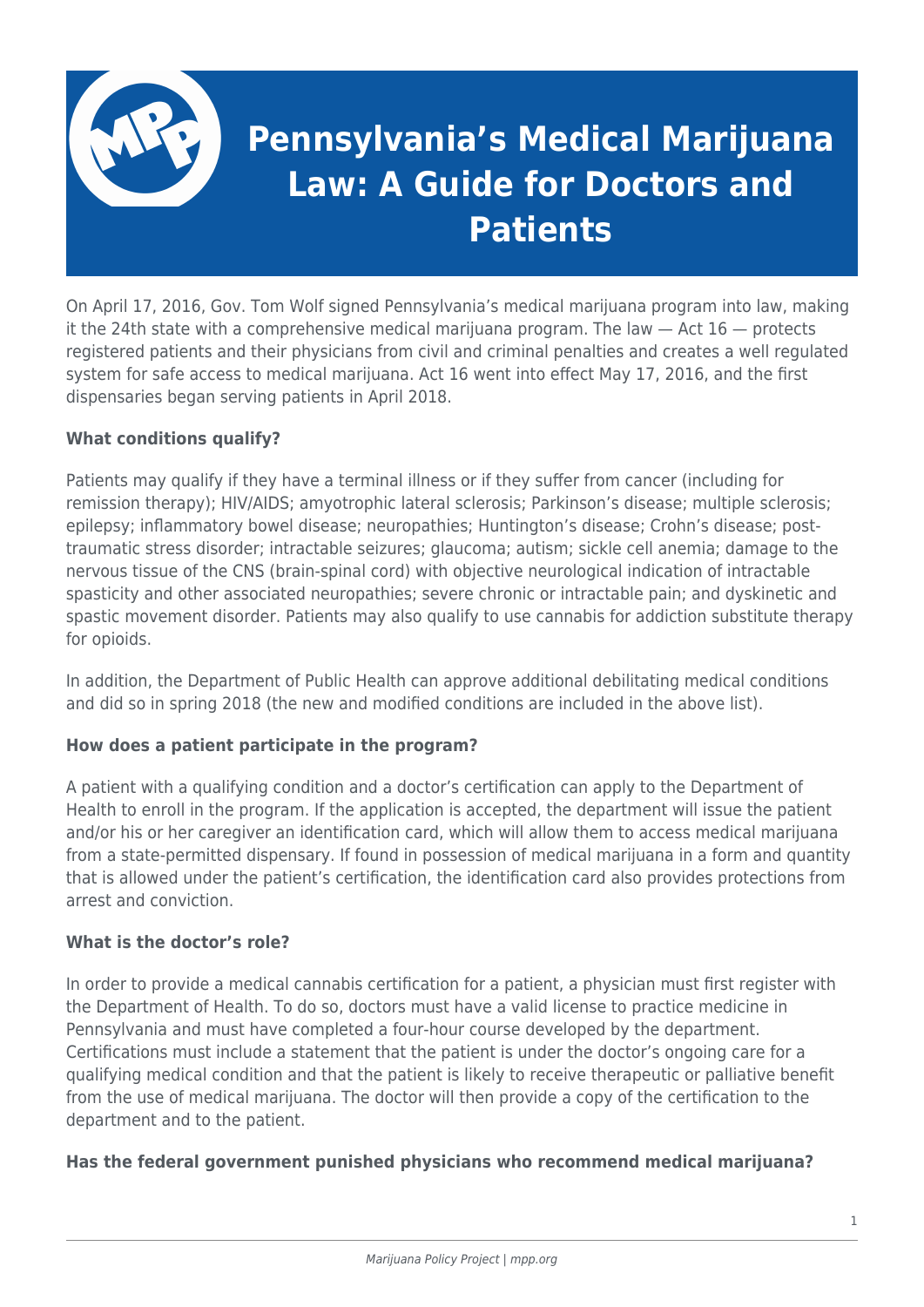No. The U.S. Court of Appeals for the Ninth Circuit ruled that doctors cannot be punished — or even investigated — solely for recommending medical marijuana, because doing so is protected free speech (Conant v. Walters). The U.S. Supreme Court let the decision stand.

# **Can doctors be prosecuted for signing a certification?**

Pennsylvania's law explicitly protects doctors from punishment. It states that a physician is not subject to arrest, prosecution, or penalty in any manner, or denied any right or privilege including civil penalty or disciplinary action, solely for his or her participation in the program. Sec. 2103 (A)(3)

### *According to our best information, no doctors have been prosecuted for recommending medical marijuana in states with medical marijuana programs.*

# **What** *must* **a doctor do before making a certification?**

- Be currently licensed and in good standing
- Be responsible for the ongoing care of the patient
- Include in the medical records of the patient a diagnosis of a qualifying condition
- Complete a four-hour course developed by the Department of Health
- Register with the health department

### **What** *can't* **a doctor do when making a certification?**

- Conduct an exam using telemedicine technology
- Receive pay from or refer patients to marijuana businesses
- Conduct an exam at a location where medical marijuana is sold
- Have a direct or indirect economic interest in a cultivator or dispensary
- Advertise in a cultivation center or dispensary
- Help patients obtain marijuana or offer advice on usage

### **Does research support the medical value of cannabis?**

Yes. Despite federal obstacles to medical cannabis research, dozens of studies support cannabis's safety and efficacy. A summary of key studies and their citations is available at **[www.mpp.org/research](https://www.mpp.org/research)**.

### **What restrictions are there for patients?**

Patients may not:

- Grow marijuana
- Drive under the influence of marijuana
- Give or sell marijuana to anybody
- Possess marijuana on a school bus or school grounds
- Use marijuana in a public place
- Smoke marijuana
- Utilize medical marijuana in the workplace while performing specific dangerous activities
- Purchase food or drinks infused with marijuana

This is not intended as a substitute for reading the entire law and all regulations. A link to the